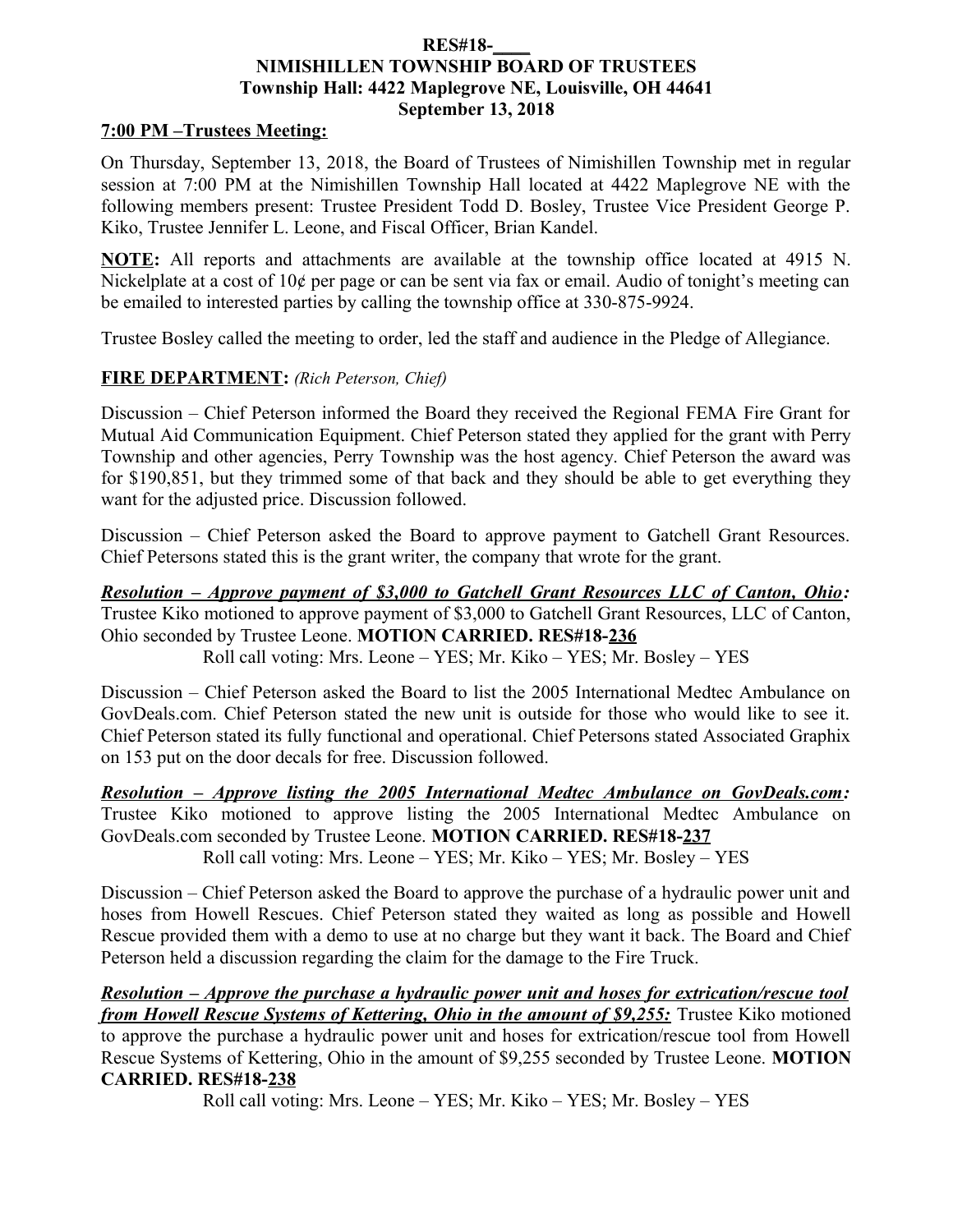*Trustees Minutes – 2018, September 13 (Cont.)*

**ROAD DEPARTMENT:** *(Jamie May, Interim Rd. Superintendent)*

*Resolution – Approve September 13, 2018 Road Report:* Trustee Kiko motioned to approve the Road Report for September 13, 2018 seconded by Trustee Leone. **MOTION CARRIED. RES#18- 239**

Roll call voting: Mrs. Leone – YES; Mr. Kiko – YES; Mr. Bosley – YES

Discussion – Interim Road Superintendent Jamie May informed the Board the paving program is completed, with the exception of striping Lesh Rd. Discussion followed.

**ZONING DEPARTMENT:** *(Jeff Shipman, Zoning Inspector)*

*Resolution – Approve September 13, 2018 Zoning Report:* Trustee Kiko motioned to approve the Zoning Report for September 13, 2018 seconded by Trustee Leone. **MOTION CARRIED. RES#18-240**

Roll call voting: Mrs. Leone – YES; Mr. Kiko – YES; Mr. Bosley – YES

*Resolution – Approve August 2018 Zoning Report for Stark County Auditor: Trustee Kiko* motioned to approve the August 2018 Zoning Report for Stark County Auditor seconded by Trustee Leone. **MOTION CARRIED. RES#18-241**

Roll call voting: Mrs. Leone – YES; Mr. Kiko – YES; Mr. Bosley – YES

*Resolution – Declare 6373 Nickelplate Ave. Parcel #33-06713, a nuisance and abate the property for high grass, weeds, & debris place all related costs on the tax duplicate in compliance with ORC 505.87:* Trustee Kiko motioned to Declare 6373 Nickelplate Ave. Parcel #33-06713, a nuisance and abate the property for high grass, weeds, & debris place all related costs on the tax duplicate in compliance with ORC 505.87 seconded by Trustee Leone. **MOTION CARRIED. RES#18-242**

Roll call voting: Mrs. Leone – YES; Mr. Kiko – YES; Mr. Bosley – YES

Discussion – Zoning Inspector Jeff Shipman informed the Board that he is working on using the technology in the office and the Board may see some different paperwork to have them approve to the processes with Dominion Gas. Discussion followed.

#### **FISCAL OFFICER:** *(Brian Kandel)*

Discussion – Fiscal Officer Brian Kandel informed the Board the levy renewals have been filed with the Board of Elections. Issue #23 is the Road Levy Renewal and Issue #24 is the Fire Levy Renewal. The renewals with be on the November ballot. Trustee Kiko asked about what was done in the past as far as advertising or promoting the levies. After discussion, the Board decided to post information on the Township website about the levy renewals.

### **CONCERNS OF CITIZENS:**

*Joanne Moody of 7018 Pilot Knob* stepped to the podium regarding:

- Thanks to the EMS/Fire Dept.
- Township Newsletter

Discussion – Ms. Moody thanked Chief Peterson and the entire Fire Dept. for transporting her husband to the hospital again. Ms. Moody asked the Board about the Township Newsletter and she informed the Board that she is willing to do it again. Discussion followed.

*Todd Bosley of 5754 Morgan Taylor* stepped to the podium regarding:

• Truck parked in road right of way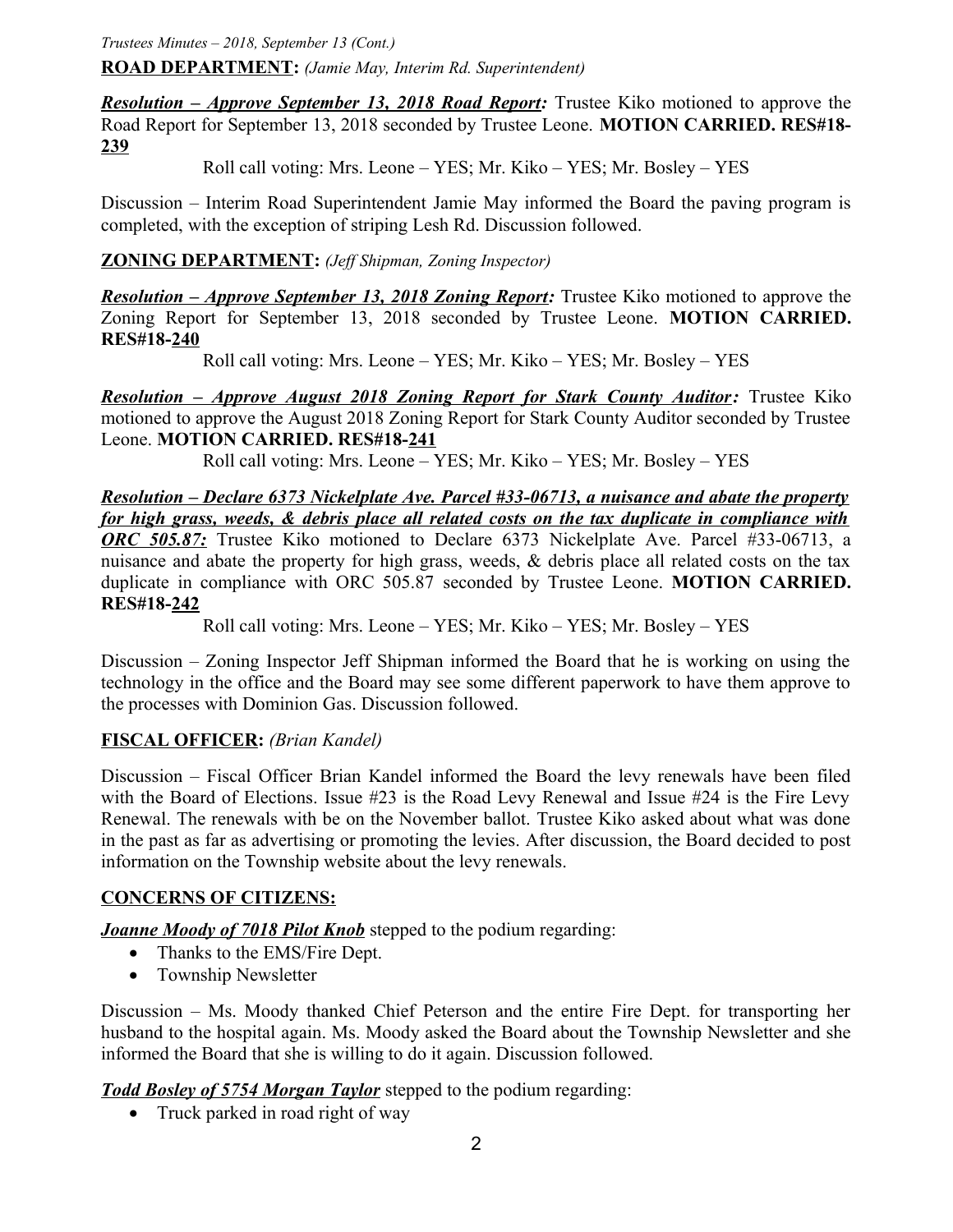#### *Trustees Minutes – 2018, September 13 (Cont.)*

Discussion – Mr. Bosley stated he is speaking tonight as a resident, not as the Board President, on behalf of his mother. Mr. Bosley stated he is concerned about a truck parked in the road right of way on Peach St. next to his mother's house. Mr. Bosley stated he contacted Zoning Inspector Jeff Shipman regarding is concerns. Mr. Shipman stated he got the Sheriff out to look at it and to talk to them about getting it moved. Mr. Shipman stated the owner of the truck is in jail and the keys are at the jailhouse. After much discussion, the Board asked Jeff to send a letter to get the truck moved.

## **Bob Kraus of 7506 Bentler Ave.** stepped to the podium regarding:

 $\bullet$  High grass complaint – corner of Bentler & Werner Church

Discussion – Mr. Kraus informed the Board and Zoning Inspector Jeff Shipman of a property at the corner of Bentler & Werner Church of high grass. Discussion followed.

# *Jim Morris of 4514 Eastland* stepped to the podium regarding:

• Grants for the Fairhope Ditch

Discussion – Mr. Morris asked the Board about looking into grants for the Fairhope Ditch. Trustee Kiko asked Mr. Morris if he had any recommendations. Mr. Morris suggested looking at the Muskingum Watershed for the clearing out of the ditch or for a culvert. Trustee Bosley stated the Board could ask for a grant for culverts but anything that is in the Fairhope Ditch, that is all the Commissioners. Trustee Bosley stated the Township has no authority out of the road right of way. discussion followed.

### *Dawne Friedman of 5362 Francesca* stepped to the podium regarding:

• Questions on Road Report

,

Discussion – Ms. Friedman asked the Board and Interim Road Superintendent Jamie May about why the road department loaded compost on a holiday. Mr. May stated they deliver boxes on Tuesday morning. Trustee Kiko stated they had to get the boxes loaded up. Discussion followed.

# *Donna Fuller of 5857 Rosedale* stepped to the podium regarding:

 $\bullet$  Being respectful & getting things done

Discussion – Ms. Fuller expressed her concerns to the Board about being respectful to each other and about working together to get things done.

### **TRUSTEES:** *(George Kiko, Jennifer Leone, Todd Bosley)*

Discussion – Trustee Kiko informed the Board the grass is really high at Parcel #33-08683. Trustee Kiko stated he spoke with Brian and Jeff about this parcel and the township has mowed it the last couple of years. Fiscal Officer Brian Kandel stated he contacted the Treasurers office last December and again recently about getting this property on the tax sale. Mr. Kandel stated the Treasurers office has included it in the pending lien tax sale in October and if it doesn't sell it will go for a tax foreclosure sale. The Board held a discussion about having the property mowed. Mr. Kandel informed the Board that if it sells in October, the property would have to mowed, paid, and the invoice sent to be placed on the tax card before it sells. After discussion the Board decided to have the property mowed.

 *Resolution – Authorize Zoning Inspector to mow Parcel #33-08683:* Trustee Bosley motioned to Authorize Zoning Inspector to mow Parcel #33-08683 seconded by Trustee Kiko. **MOTION CARRIED. RES#18-243**

Roll call voting: Mrs. Leone – YES; Mr. Kiko – YES; Mr. Bosley – YES